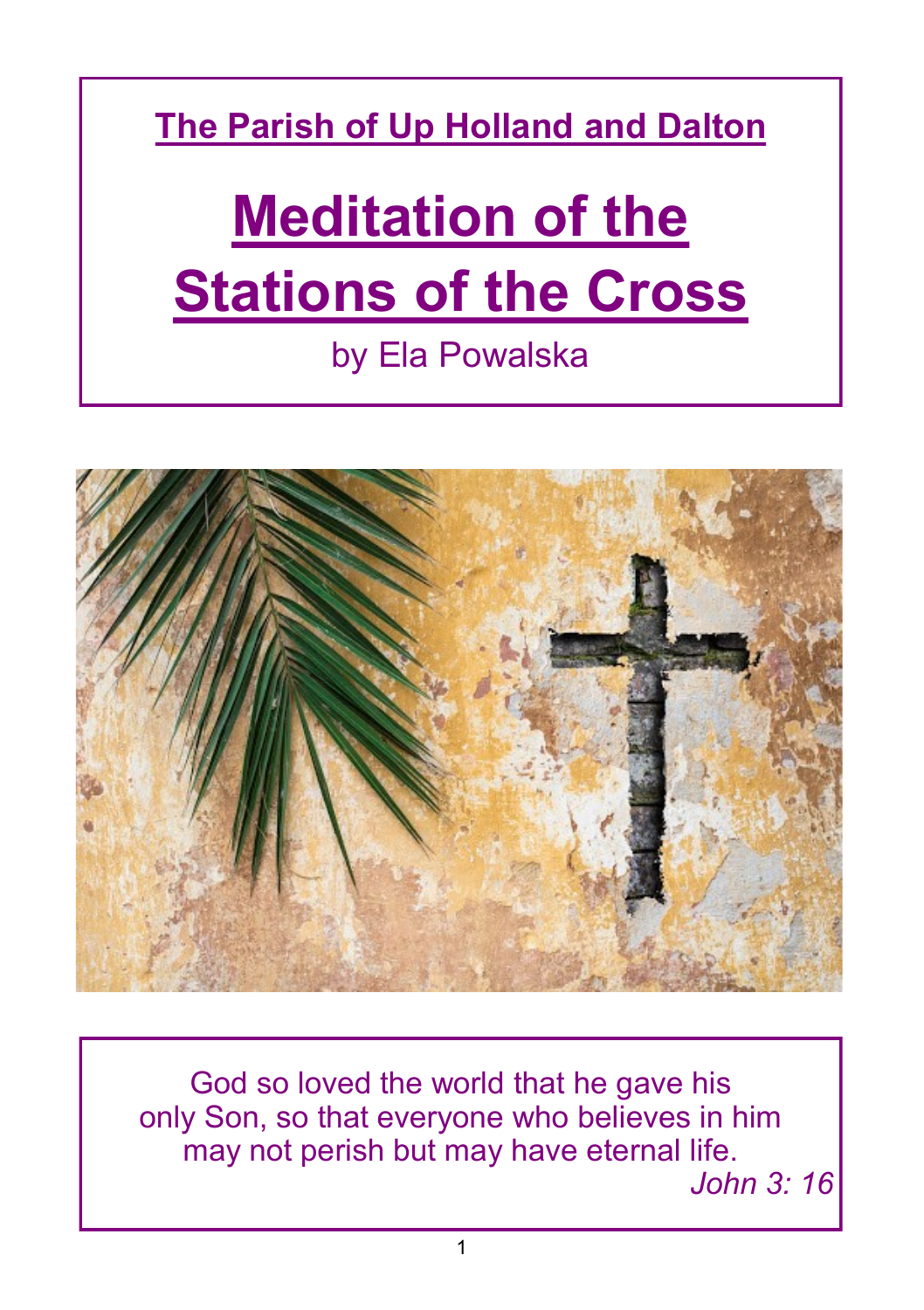

#### **The First Station: Jesus is condemned to death**

*We adore you oh Christ and we bless you, by your Holy Cross you have redeemed the world* 

'Crucify him! They said. The verdict of Pilate was that their demand should be granted '(Luke 23:21,24) Judge…I am a judge. Every minute in my life I am judging others. How often do my judgmental opinions hurt people, my opinions cause distress, how many people have I wounded? Forgive me my Lord, I am like Pilate. I wash my hands because I fear to be unpopular with my boss, my government, my community. How often I am silent when I should speak openly and honestly?

*My judgement, condemns you to death Lord …forgive me.*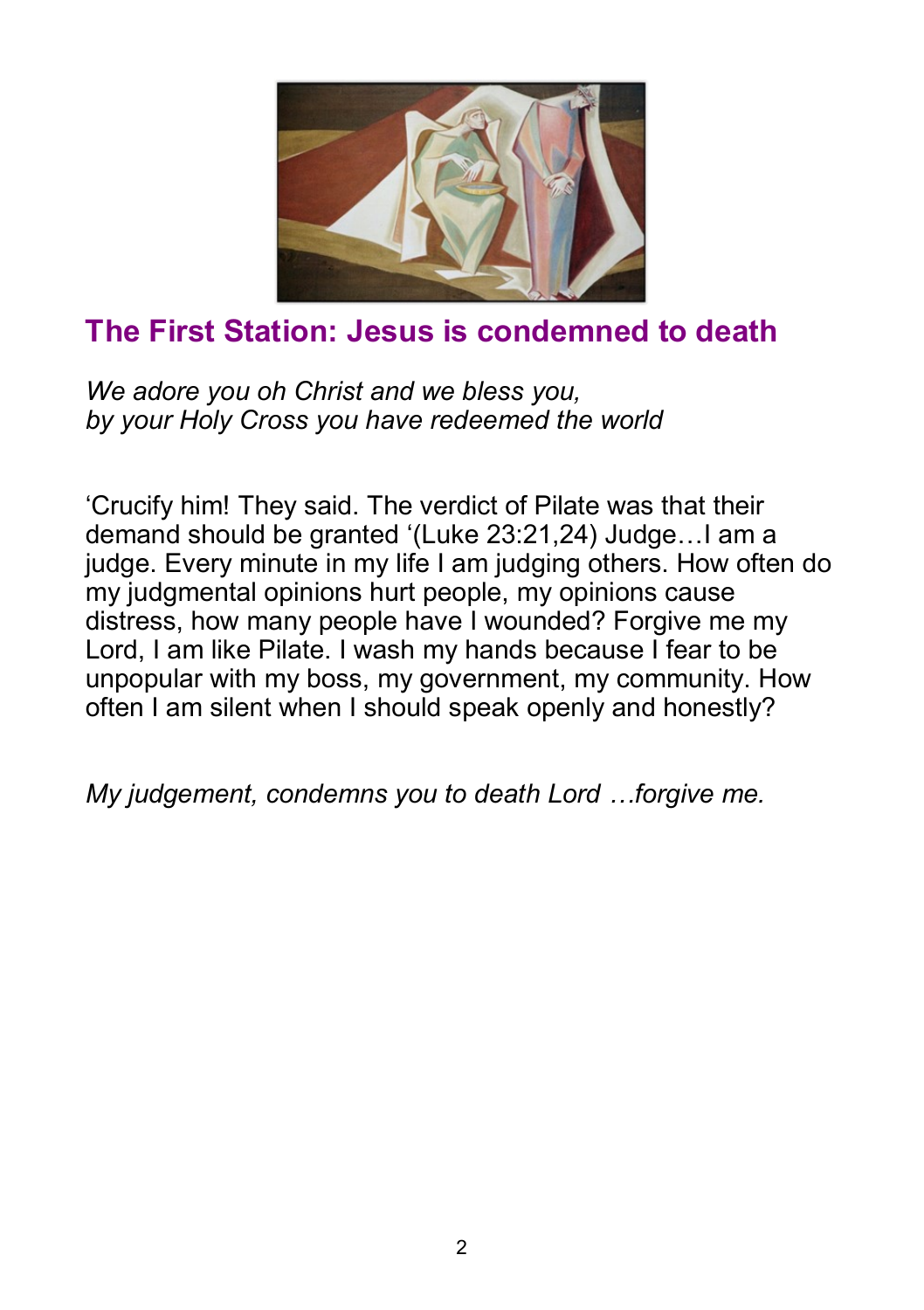

## **The Second Station: Jesus accepts the cross**

*We adore you oh Christ and we bless you, by your Holy Cross you have redeemed the world* 

Jesus in His teaching explained many things to people, but He did not answer the most troubling question: Why the cross, why the suffering? Someone thinking only of themselves, will not understand the cross. The cross is a curse for them and will be rejected. The Saviours words about a sweet yoke and light burden will remain obscure for them.

Long ago, scientists noticed how some little birds catch small branches in their beak as they set off across the sea. Why are they are doing such a thing they wondered? It makes their flight much more difficult than it already. The puzzle was solved when it was noticed that these little creatures, tired from many hours of travel, were dropping the branch onto the surface of the sea, resting on it and then continuing their arduous journey.

Lord Jesus you took up your cross before your arduous journey from death to new life.

*Lord, in my journey, give me the grace to understand my cross*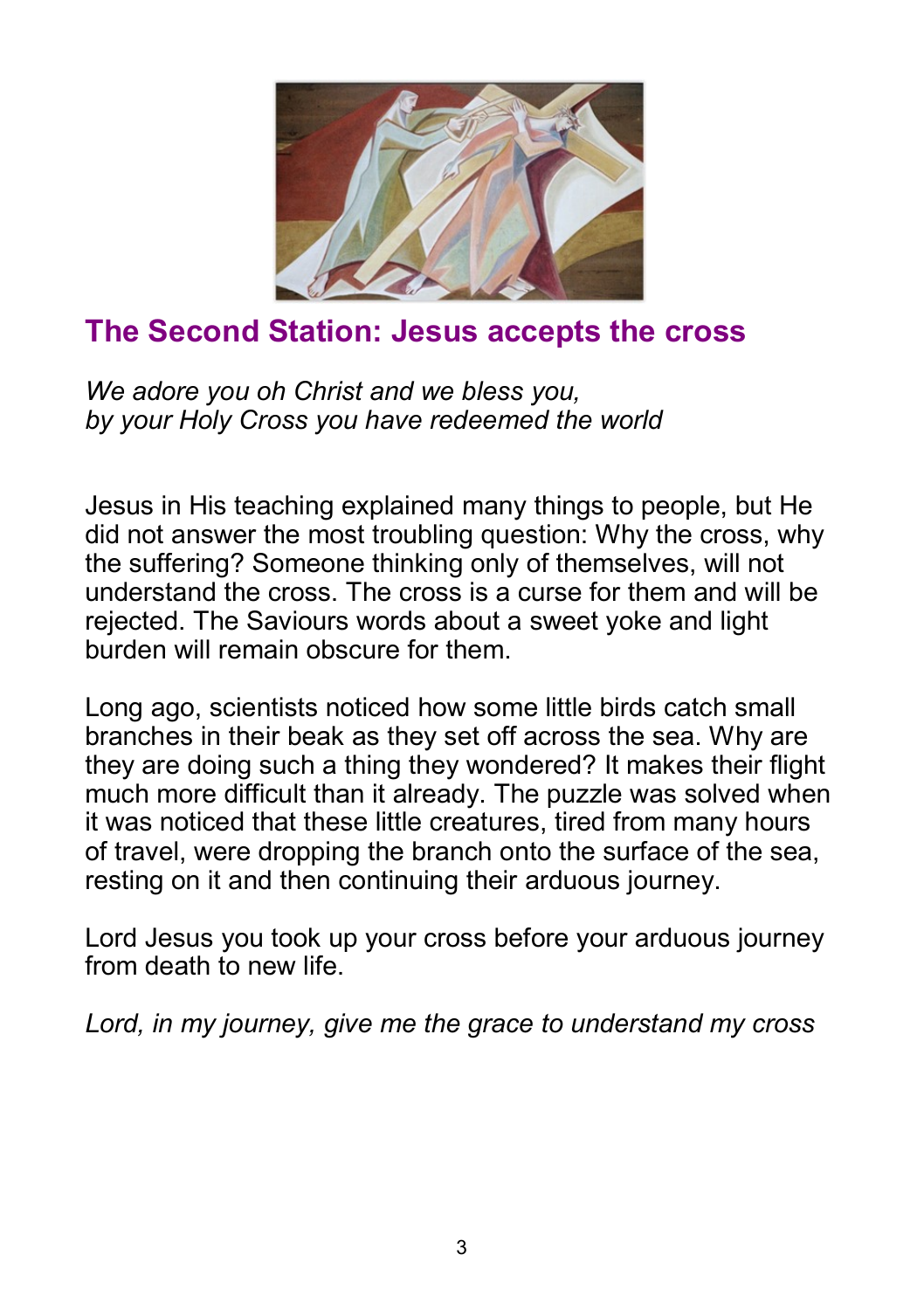

## **The Third Station: Jesus falls the first time**

*We adore you oh Christ and we bless you by your Holy Cross you have redeemed the world* 

Jesus falls for the first time. There are three such stations of the cross that are called the fall of Jesus. But they should be called the rise of Jesus because He fell only from exhaustion, muscle fatigue, loss of balance. What caused His standing was pure love. Today, the world is fascinated by others falling. We love to see sin, to show others falling. We want all the details, different angles, and all in the name of public interest – that is the truth, that is how we are. The Book of Revelation says that Satan is an accuser, because he accuses our brothers day and night. He concentrates people's attention on sin so and presents it as an insurmountable wall. All the failings of the world, the sin of Adam and Eve, Cain, all betrayals, killings, blasphemies, all the totalitarianism, all the abomination of human sinfulness is washed away in a drop of Christ's blood.

*Lord, let me stand up every time I fall and wash me in your Holy blood.*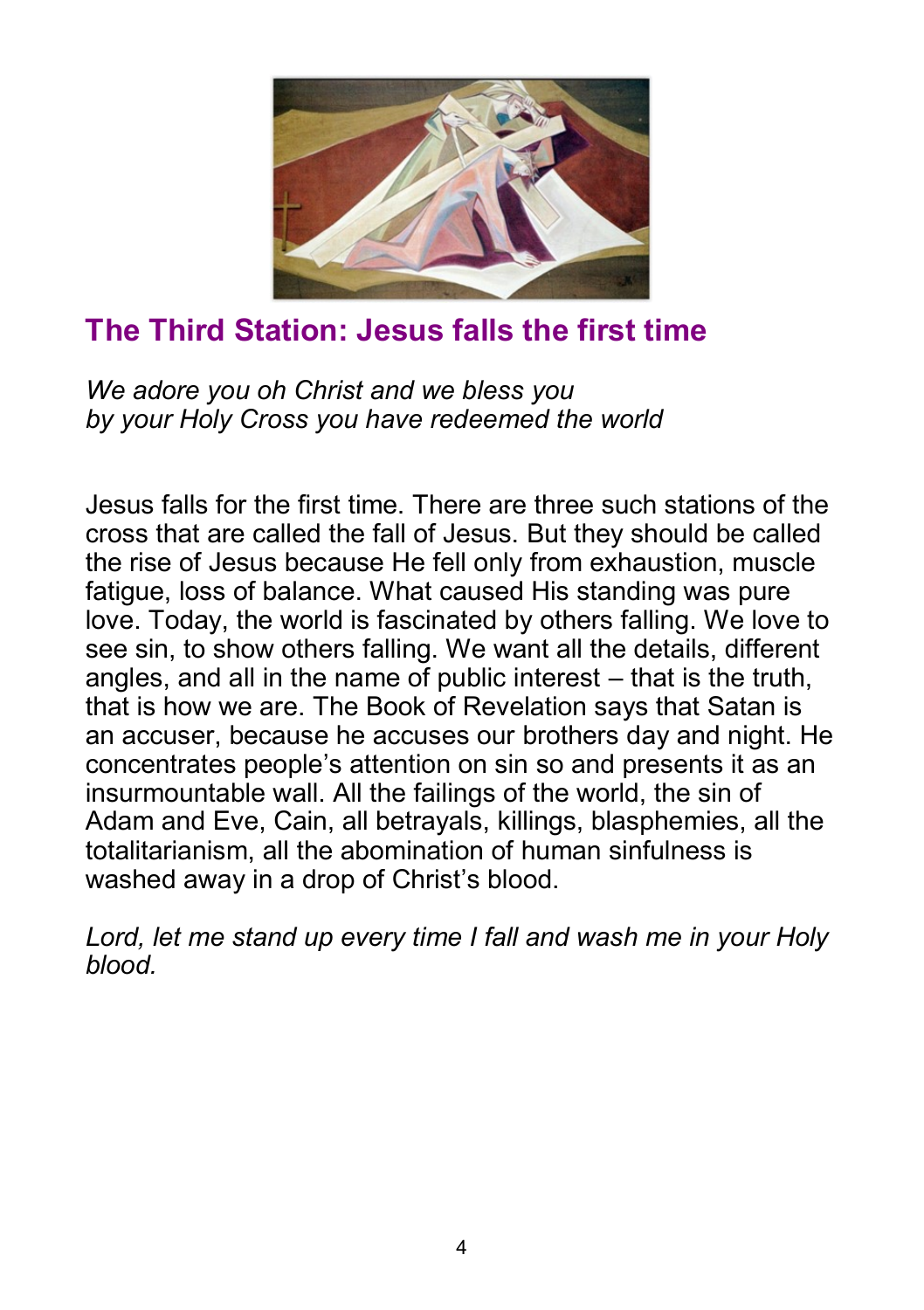

#### **The Fourth Station: Jesus meets his Mother**

*We adore you O Christ and we bless you, by your Holy Cross you have redeemed the world* 

Mary probably received words that are most painful for every mother – your son is of his mind! Satan wanted to penetrate her soul with the sword of painful slander, but she remembered Elizabeth's words filled with the Holy Spirit spoken years earlier: blessed is the fruit of your womb! She believed God, even when Her Son was crushed with suffering on the way of the cross. She could not save Him from hands of the torturers, but she gave Him something no one else could – understanding and trust. She alone in this crowd believed that this Passion was inscribed in the vastness of God's plan It is so important to see your neighbour, your brothers and sisters, your parents from the perspective of the Creator's intentions. This is why a mother or father leaves an adult child to fulfil God's call, when spouses pray for each other even in a crisis of love, even in distress. In fact, you can only love your son, friend, father or neighbour by the way of the cross. By offering your beloved one to God.

*Abraham, who offered his son, Mary Mother of God who gave up her Son to the cross, teach us how love those most precious to us by allowing them to fulfil God's plan.*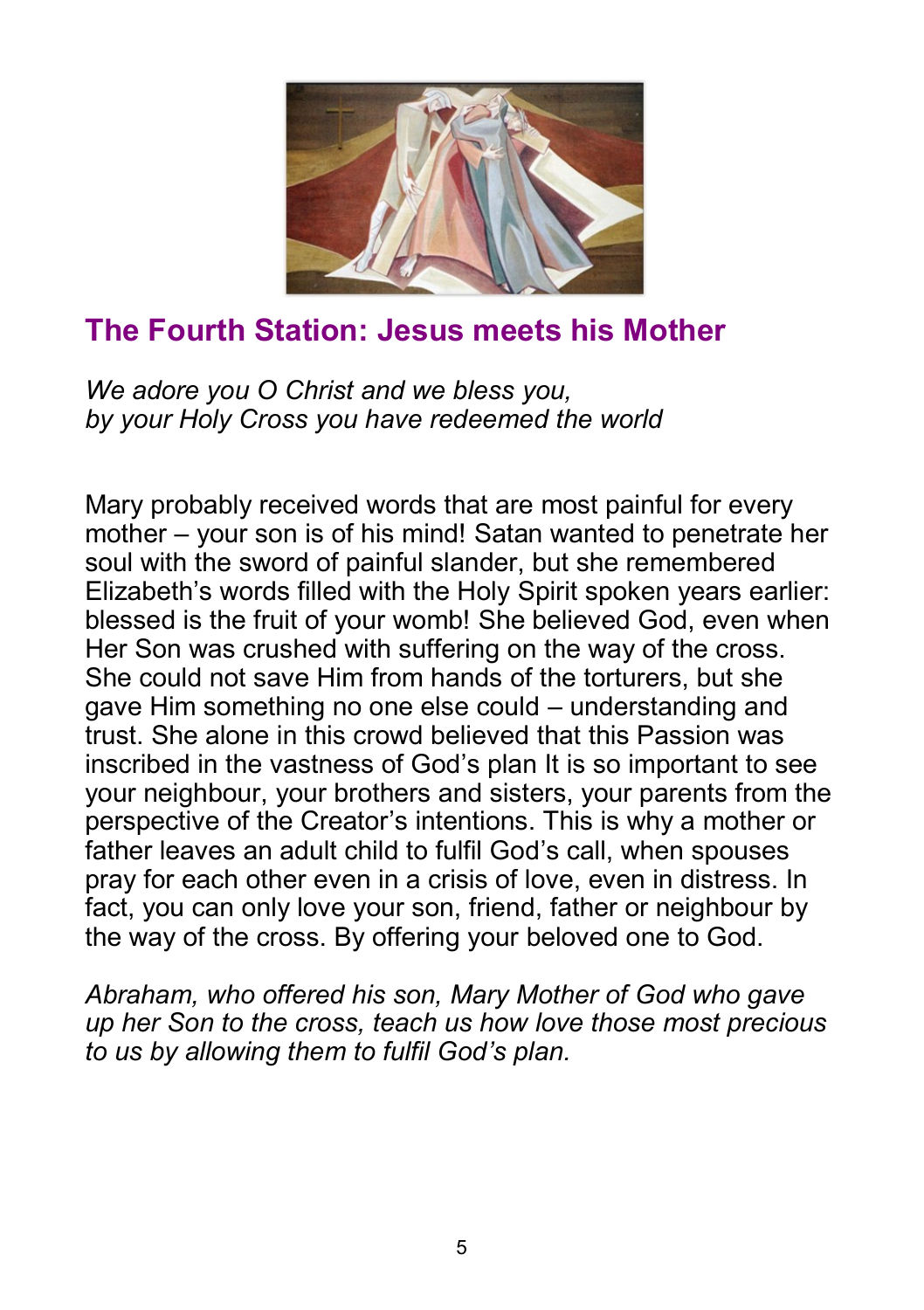

#### **The Fifth Station: Symon of Cyrene helps Jesus carry His cross**

*We adore you oh Christ and we bless you by your Holy Cross you have redeemed the world* 

In the strict sense Simon did not carry a cross. He was carrying only a heavy piece of wood because, to truly carry the cross, you must desire it, you must want it. Jesus always said: 'if anyone wants to follow me let him deny himself and take up his cross'. And Jesus yoke was not Simon's; it wasn't his business, soldiers forced him to carry it. The foundation of carrying the Cross of Christ is our agreement, our "yes", our acceptance. That is why every way of the cross begins with a question: Do you want it?

Once, a very seriously ill boy I met at Christies Hospital asked his Mum: "Mummy why does it hurt so much? The woman answered with a question: "What if the Lord Jesus asked you to suffer with him carrying His cross, would you agree?". "Yes" – the boy replied "well – said his Mum – He asked you."

How would I answer his Mother's question?

*Oh Lord, let me be ready when you ask the question, give me the courage to take up my cross and follow you.*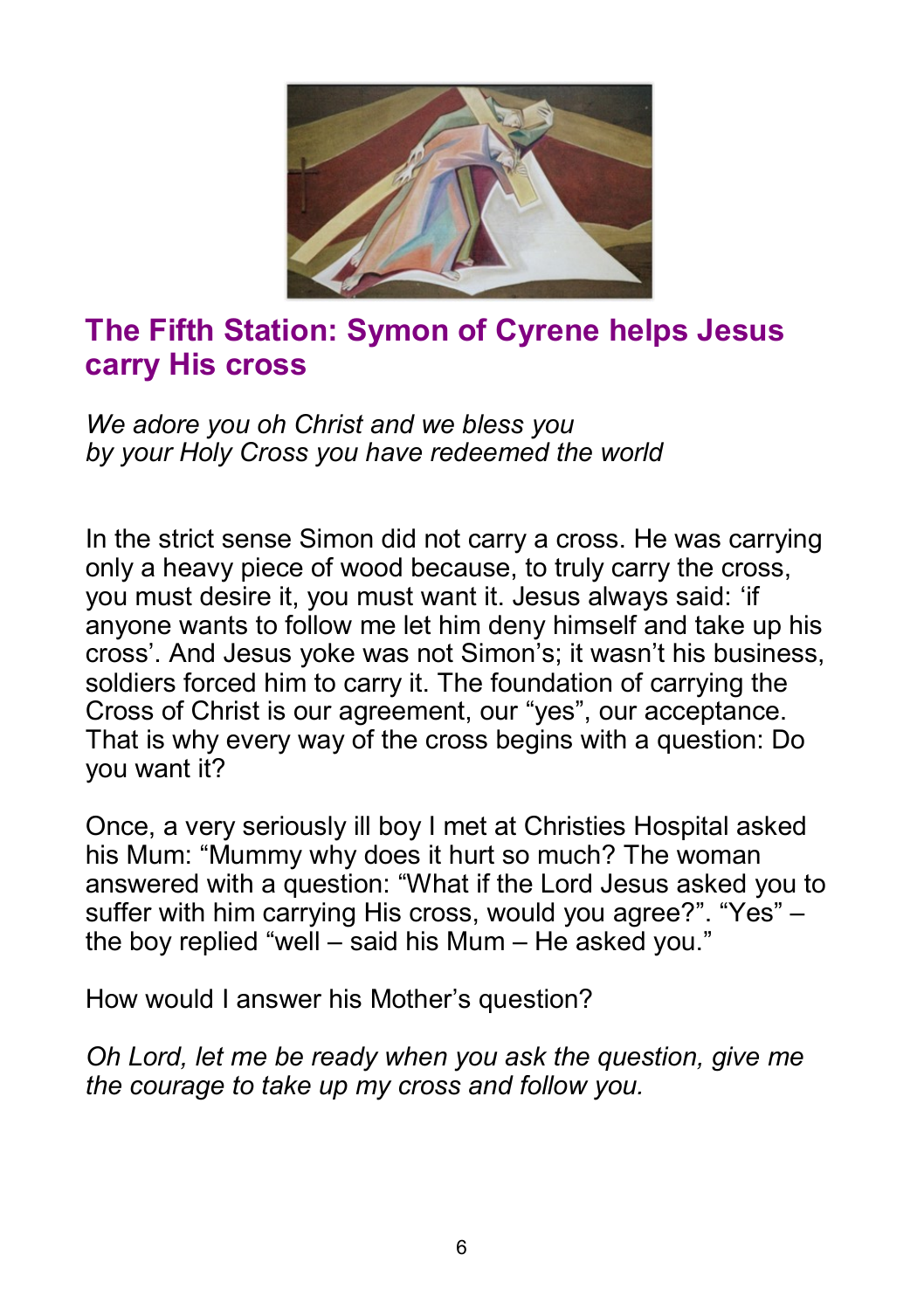

## **The Sixth Station: Veronica wipes the face of Jesus**

*We adore you O Christ and we bless you by your Holy Cross you have redeemed the world* 

Many felt sorry for Christ, but only Veronica came to wipe his face. Maybe it was her that John was thinking about, when he wrote in his letter, '*let us not love in word and language, but in deed and truth'.* How easy it is to lose Christianity in lofty theory and beautiful formulations. It is possible to love the world, humanity, the Church and not love anyone. Sit down and write the names of those we love, then cross out the mother, father, brother, child, friend, because the even pagans love their nearest and dearest. How many people would remain on your card?

Years ago, an unusual advertisement appeared in one of the newspapers. A soldier holding a watch at the Tomb of the Unknown Soldier wanted to thank an unknown woman who wiped sweat from his face on a hot summer day. Then, standing at attention, he could not say a word. Now he wanted to show her gratitude. How much love is in a gesture of wiping the face of a helpless man? Jesus will remember all who have ever done this for Him.

*Oh Lord, let me be like Veronica and love the world in action as well as word.*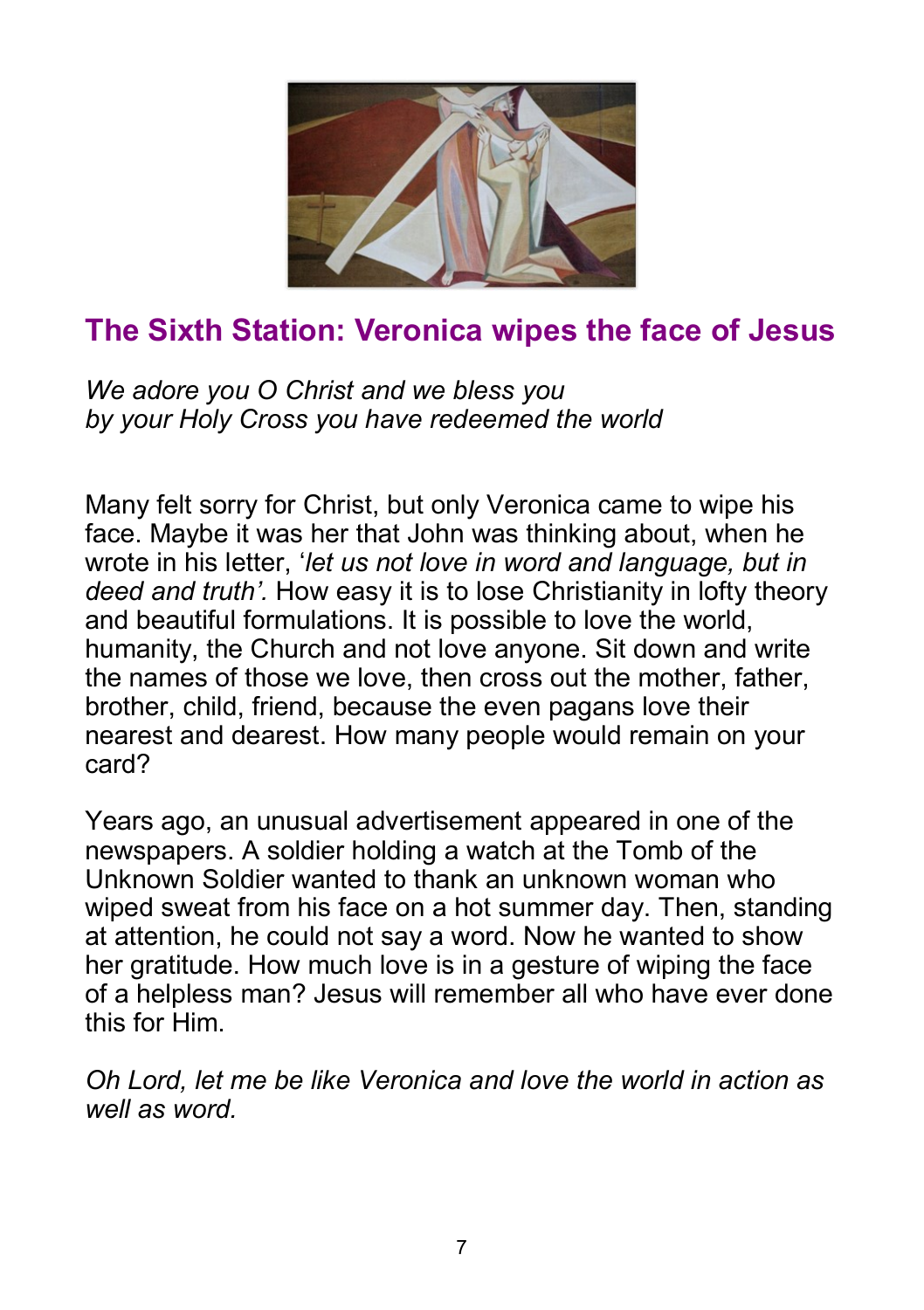

## **The Seventh Station: Jesus falls the second time**

*We adore you O Christ and we bless you by your Holy Cross you have redeemed the world* 

We don't it like when someone falls. Then it disturbs the rhythm of others, you need to stop and raise them. Falling disturbs the momentum of life, impedes progress. Unwanted children, the old and the sick, they impede progress, disturb lives, and the world has found ways to deal with them, ways like abortion and euthanasia. The world has no time for those who fall, complain, make demands, are needy. The world is in a hurry, the world has a busy schedule. The world loves progress and wants the church to be progressive too, wants the church to keep up with this crazy race.

Christ is different, He wants the Church to bless all people, the weak and the non-productive, the needy and the unwanted, because they are the very people He came to serve, the ones he commands us to serve, the ones who will truly be with him in paradise.

*Lord, give me the courage to slow down, stop and help others when they fall, to be with the unloved and the unpopular, and serve them in Your name.*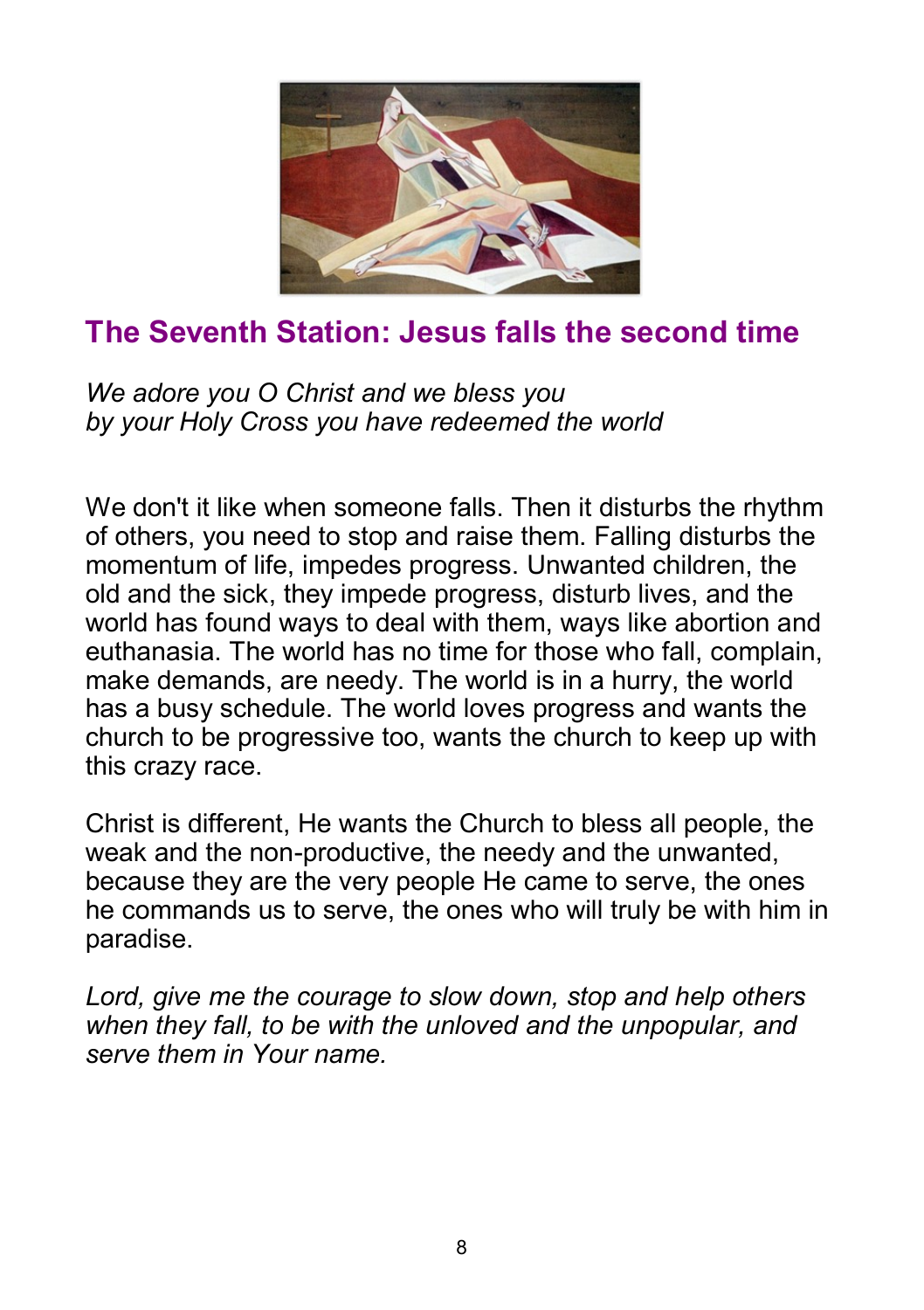

#### **The Eighth Station: Jesus meets the women of Jerusalem**

*We adore you O Christ and we bless you, by your Holy Cross you have redeemed the world* 

Some people cry when their team loses the match, others cry when they fail the exam. For some the drama is to gain weight, for another scratched paint on the car. We have many problems and new ones are constantly coming. We often don't remember what we mourned a year ago. Jesus reminds the women of Jerusalem of what is obvious, but often forgotten: we really have only one problem; death and the choices we make in this life.

Many people through the centuries have trodden the path of this life. Where are they now, where are their problems? They were worried about lost money, broken glass, quarrels with the neighbor. Where are these worries now? We often don't remember the names of our great grandparents. Where did they live, what were their joys and sorrows? The same will happen to us one day. Only a special few will leave behind a significant legacy. For most of us, after a few years, nothing will remain. Then only one thing will be important: did we count on God? Did we love him? Did we live His Gospel every day?

*Lord, help me to focus on the eternal and find my place with you in paradise*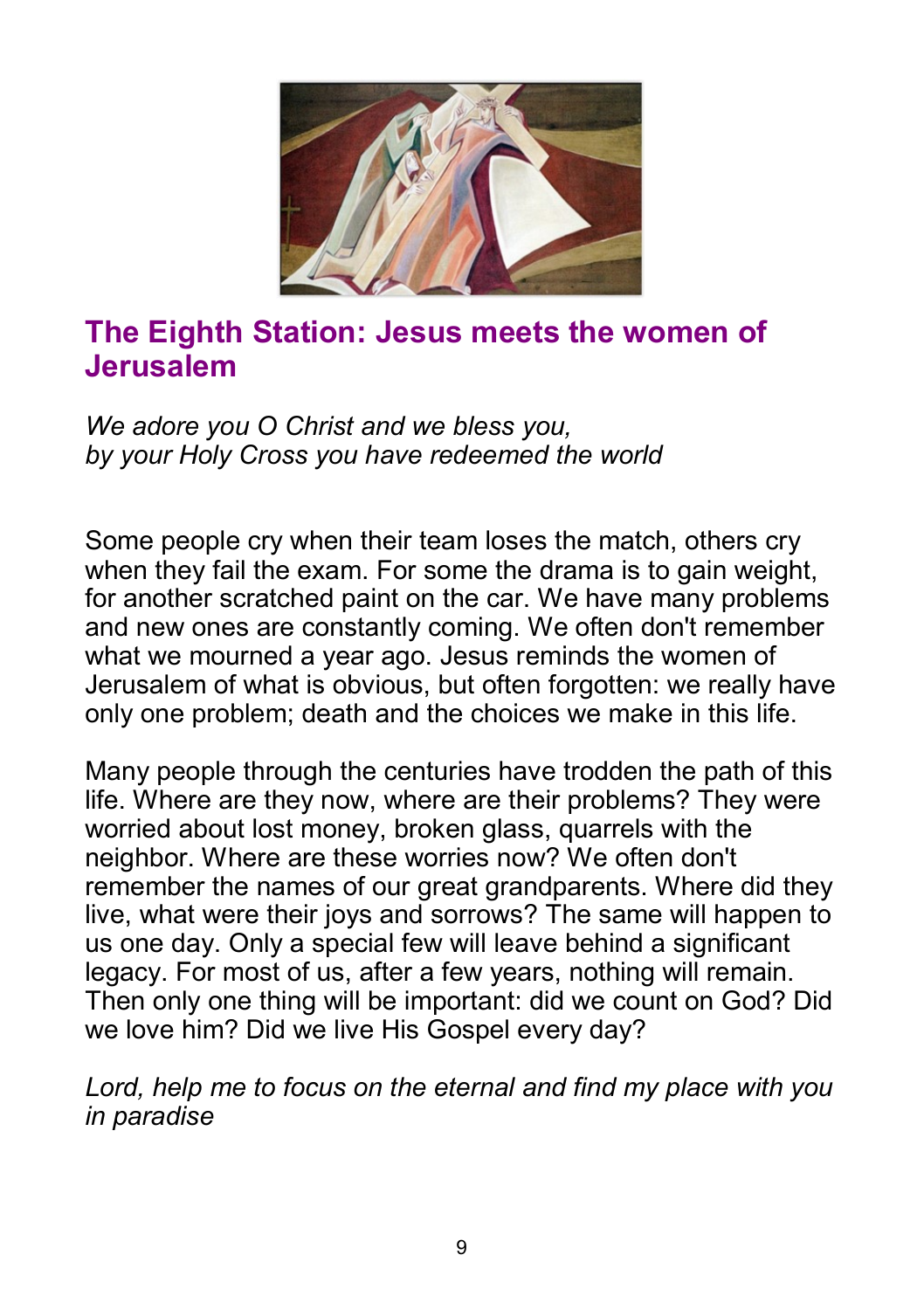

## **The Ninth Station: Jesus falls a third time**

*We adore you O Christ and we bless you, by your Holy Cross you have redeemed the world* 

The third fall. It would have been a great temptation to give up, not to get up any more. There might have been a thought: 'let them kill me here, let what is going to happen, happen. I can't do this anymore. Many people come to this place; when they fall for the hundredth, thousandth time, plunging into alcohol addiction, drugs, crime, when they suffer constant abuse. Then the thought appears: I can't do it anymore. I will not rise again. Why confess it, since sin will return anyway. And I tried. I did retreats and pilgrimages. The scriptures say: the human heart is like an abyss. And in these vast spaces of the human interior lies what is most dangerous to humankind - pride. The theologian Father Alexander Fedorowicz once said: '*It is better for a person to fall into serious sins than to be in a state of overwhelming pride*.'

Therefore, sometimes on our Way of the Cross comes a fall, and we feel cannot get up anymore. But Christ is with us and He will raise us up, just like he raised Lazarus. Whoever endures to the end will be saved.

*Jesus, give me the strength to endure to the end, to get up even when I feel I cannot continue. Raise me up Lord!*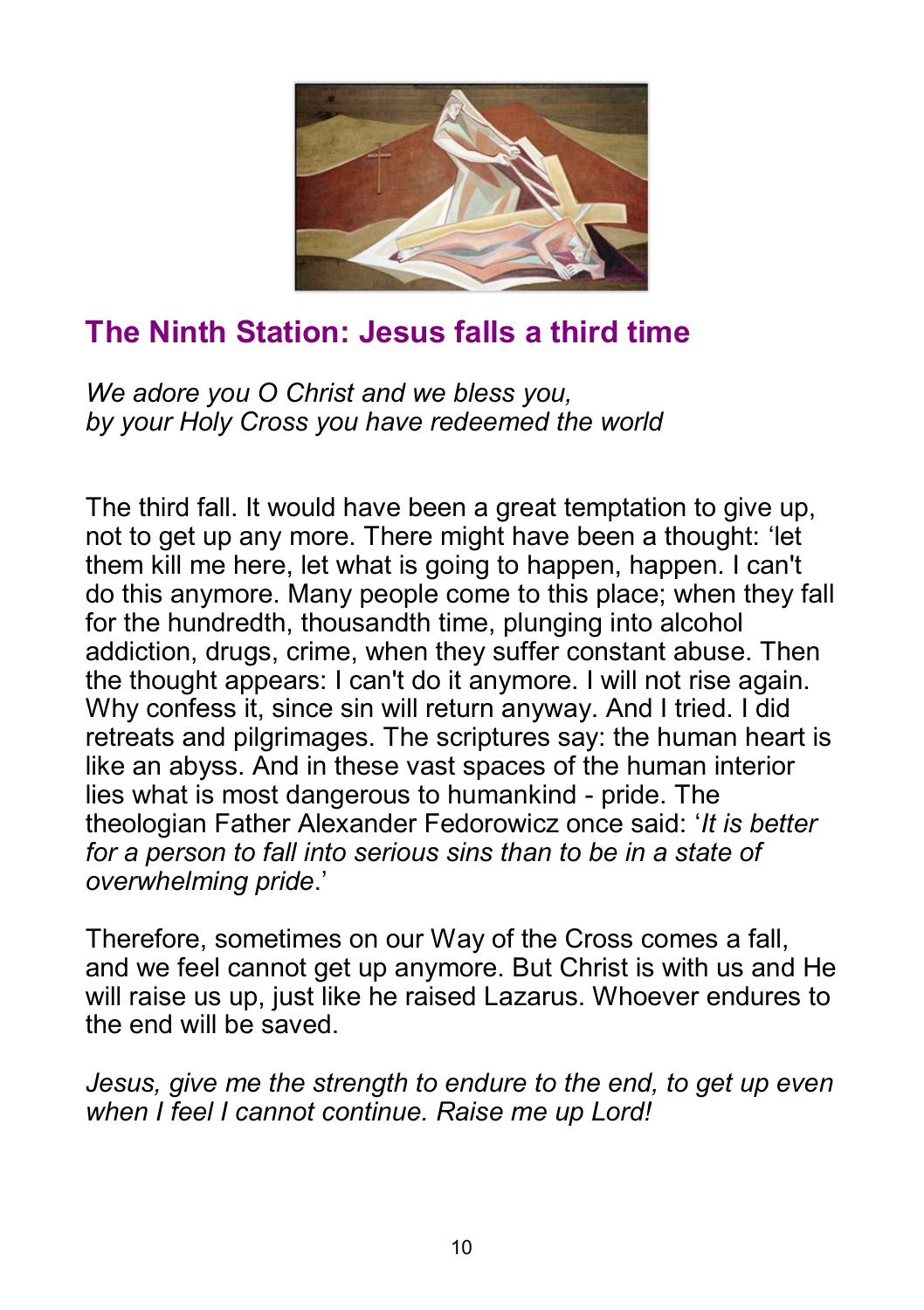

## **The Tenth Station: Jesus is stripped of His clothes**

*We adore you oh Christ and we bless you by your Holy Cross you have redeemed the world* 

They watched, peeked, eavesdropped and put him to the test. Finally, they ripped off his robe, and they didn't find what they were looking for. They found only love, only truth and goodness. Purity of heart gives courage and freedom. Blessed and happy are those who rejoice in the truth. You can hear it in their words, in their personal confessions, in their secret places. You will only find God's life in them.

So many people are afraid of what will appear, something will be revealed, that some dark secret will be brought to the light of day. What should we do about this? Crucify it, drown in baptismal water. Purify it with the blood of the Savior. This path is very clear; confession, penance, freedom. Those who really die with Jesus have nothing to fear. They do not need title, clothes, achievements. They do not need successes. They know that treasure is a white pebble on which their name is written. The name of a pure soul.

*Jesus, when I am stripped bare let me be in the likeness of you, pure, white and without spot of sin.*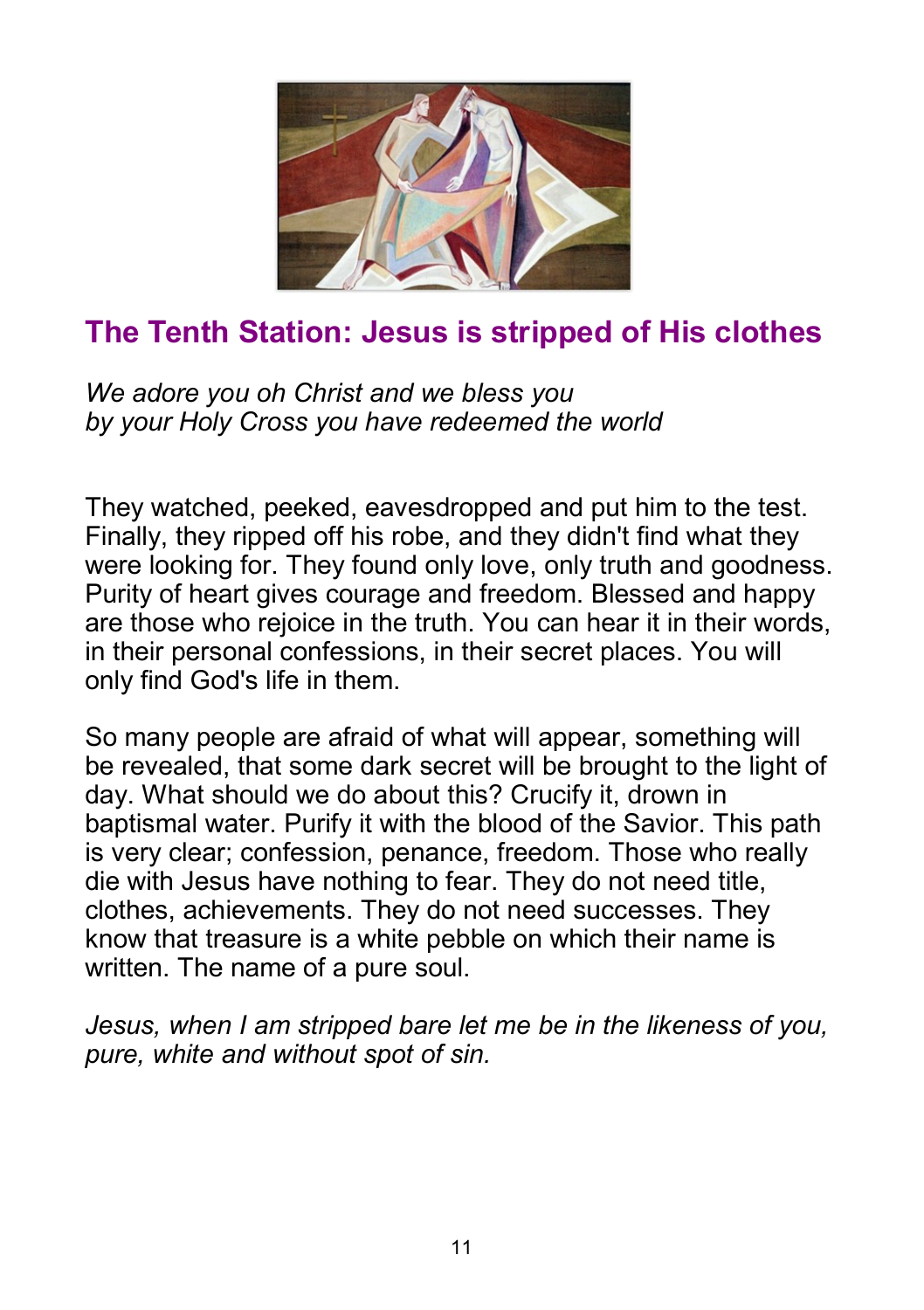

## **The Eleventh Station: Jesus is crucified**

*We adore you O Christ and we bless you by your Holy Cross you have redeemed the world* 

God nailed to the cross. This is shocking but also a great sign of His love for us. God has nailed himself into our lives. So that his love cannot be torn away. He said: I am with you all the days until the end of the world. In our Churches priests raise white bread above the heads of the faithful to remind us that this is the Body given for us. Every day, Christ is waiting to absolve his wounded children everywhere. Day and night Jesus waits in the Tabernacle, for hundreds of years He has reminded you of His love by the sign of the cross. God nailed to the world, God nailed to our villages, our cities, our Churches. Sometimes someone may ask: Jesus, hug me, embrace me. But this is not enough for him. He is nailed to our lives with love. For good and for bad, for our eternal salvation.

*Loving Christ, nailed for me, to me, make your presence known in my life and guide me to salvation.*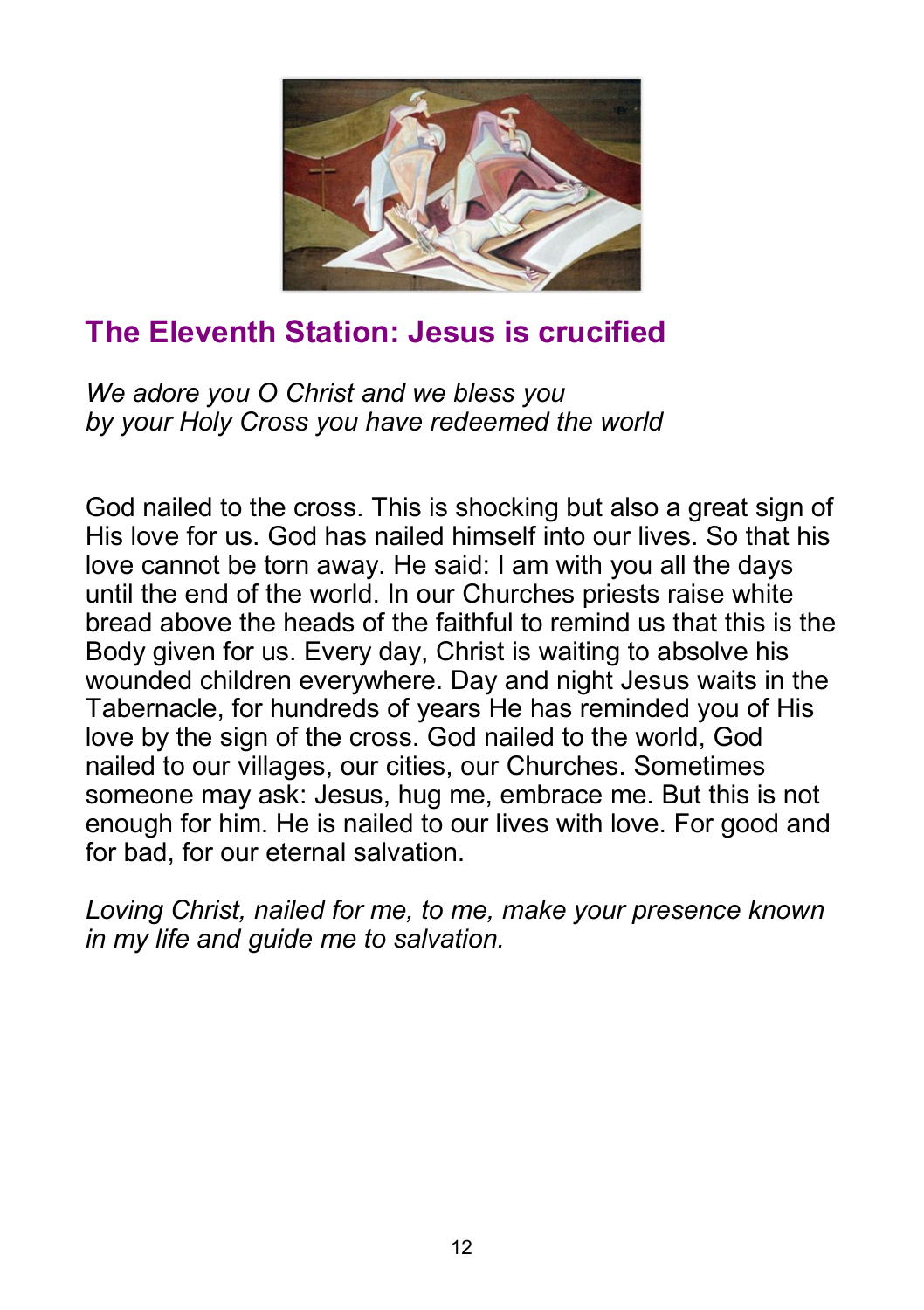

#### **The Twelfth Station: Jesus dies on the cross**

*We adore you O Christ and we bless you by your Holy Cross you have redeemed the world* 

When Jesus was dying on the cross, maybe someone thought that he was deliberately giving up his life. He did so many wonderful things, and now everything is over. So many people He could have healed, fed, resurrected, and yet He was stopped by the intrigue of evil people. Everyone remembered that when He traveled with his disciples on the roads of Palestine, He always overtook them, He was always in a hurry. And now, without breath, without life, without movement He hangs on the cross. But that is not true, he did not simply hang there. He crossed the threshold of death and continued to carry his Gospel of hope into a new life, a now kingdom. When people looked at the dead Jesus, at His dead body, He was already in the abyss, heralding the deliverance of the dead.

*Lord, help me to die to the world and transcend it in faith, hope and love; help me to die to myself and live in you.*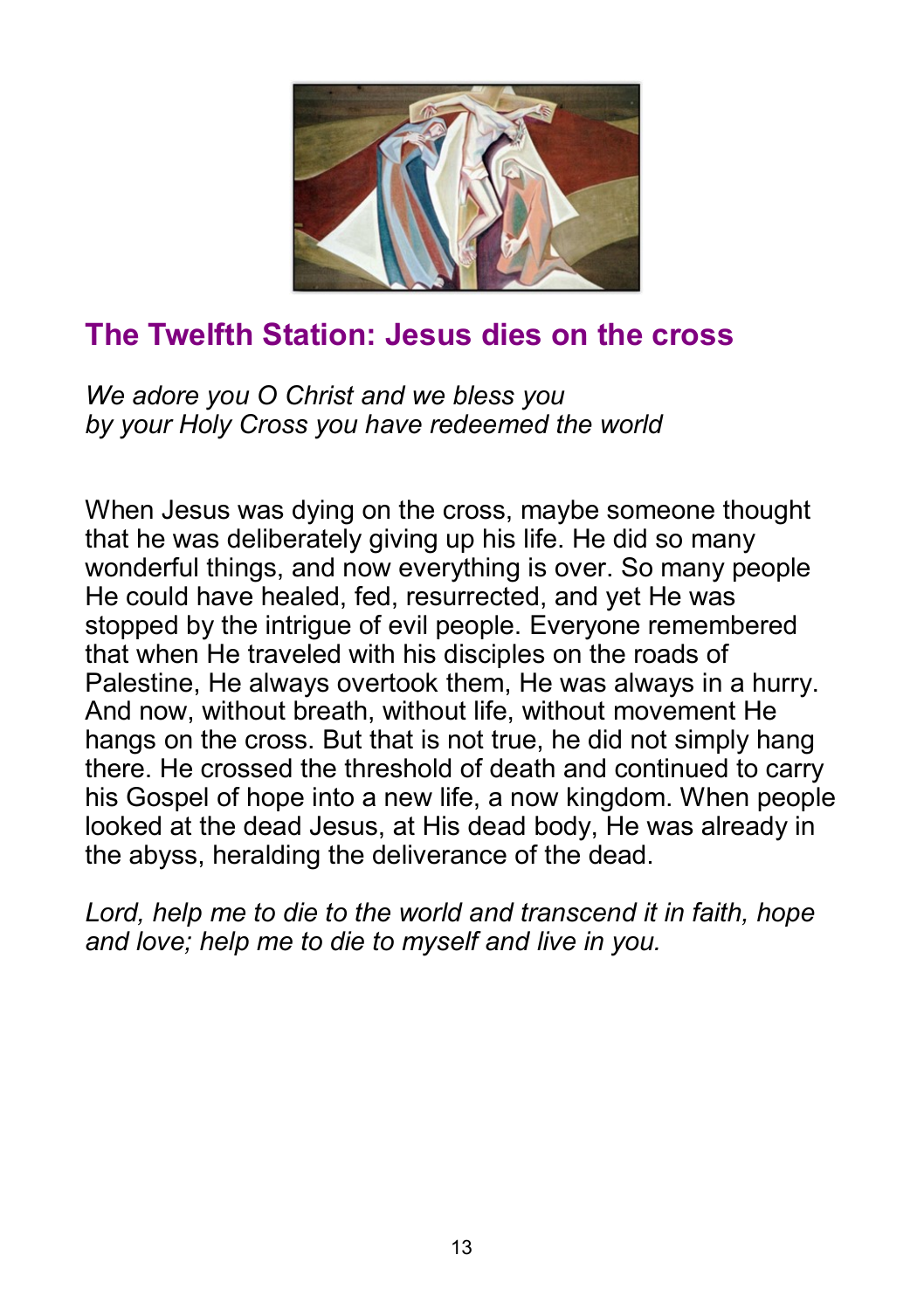

#### **The Thirteenth Station: The body of Jesus is taken down from the cross**

*We adore you O Christ, and we bless you by your Holy Cross you have redeemed the world*

You can be with Jesus because you need health and happiness. You can be with Him so that others know and admire you for it. You can look to Him for meaning in your life or spiritual order and harmony. Like the rich young man from the Gospel, he can be asked for a prescription for eternal life. But in all these cases you are with yourself rather than with Christ. To be with Jesus is primarily to be with him like Mary at the thirteenth station of the Way of the Cross. She hugs her Son's body, though He no longer teaches, feeds, or heals. There is only pain and words left: the end, hopelessness, death. No memories here will comfort you, no dreams will help you. What to do? Jesus left us at this station; do not be afraid, believe only, whoever endures to the end will be saved.

*Lord, when all around me is darkness, when hope is gone and only pain remains, give me the faith to know your salvation is sure.*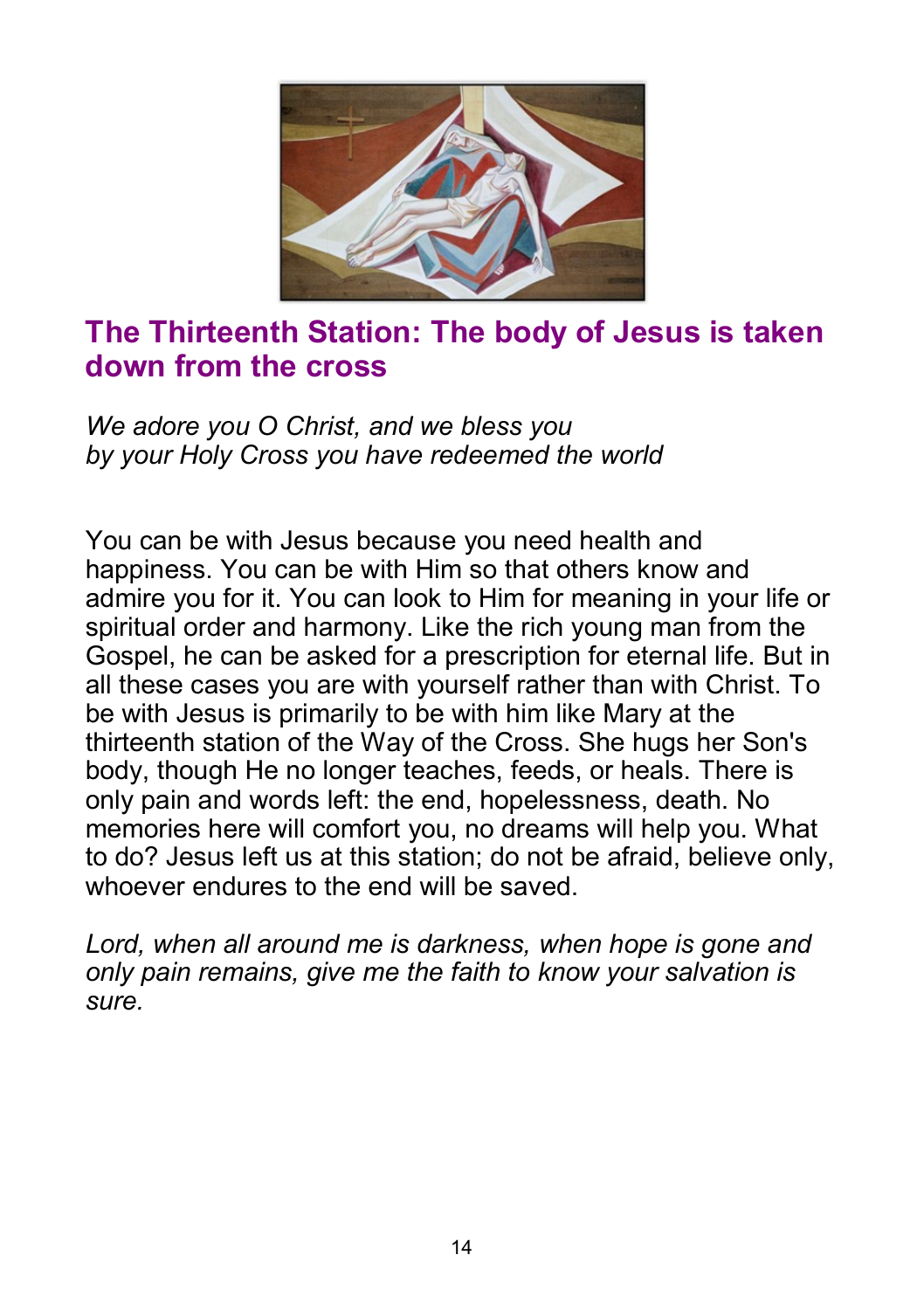

## **The Fourteenth Station: Jesus is laid in the tomb**

*We adore you O Christ and we bless you by your Holy Cross you have redeemed the world* 

To enter the world full of salvation, you have to leave everything here on earth. That is why we lose our whole life: carefree childhood, colorful youth, children who leave the family home, we must finally leave work, lose health, say goodbye to friends. Anna Kamieńska wrote: The history of man is exile from many paradises, it is another gate closing behind us, forever and forever. There are no returns. Never.

Someone will say, it's scary, everything is taken from us. Taken away? Everyone has two paths: a beggar and a sower. The former gathers his miserable property in his beggar's bags. The bags are big, weigh on him heavily, and he doesn't part with them even for a moment, though it's really just rubbish. But we can also be like a sower who goes through life and generously throws the seeds of their talents, work and love into the field of God's Kingdom. At the end of life, the bag is empty. But the fields were sown abundantly.

The tomb of Christ is the first seed of the new garden of life, and all the cemeteries of the world are sown fields of the New Earth. Christ's tomb is the first at which the world's end gives way to the world's beginning.

O Lord, we end the way of the cross today, but tomorrow morning we will meet again at the same grave. But it will be